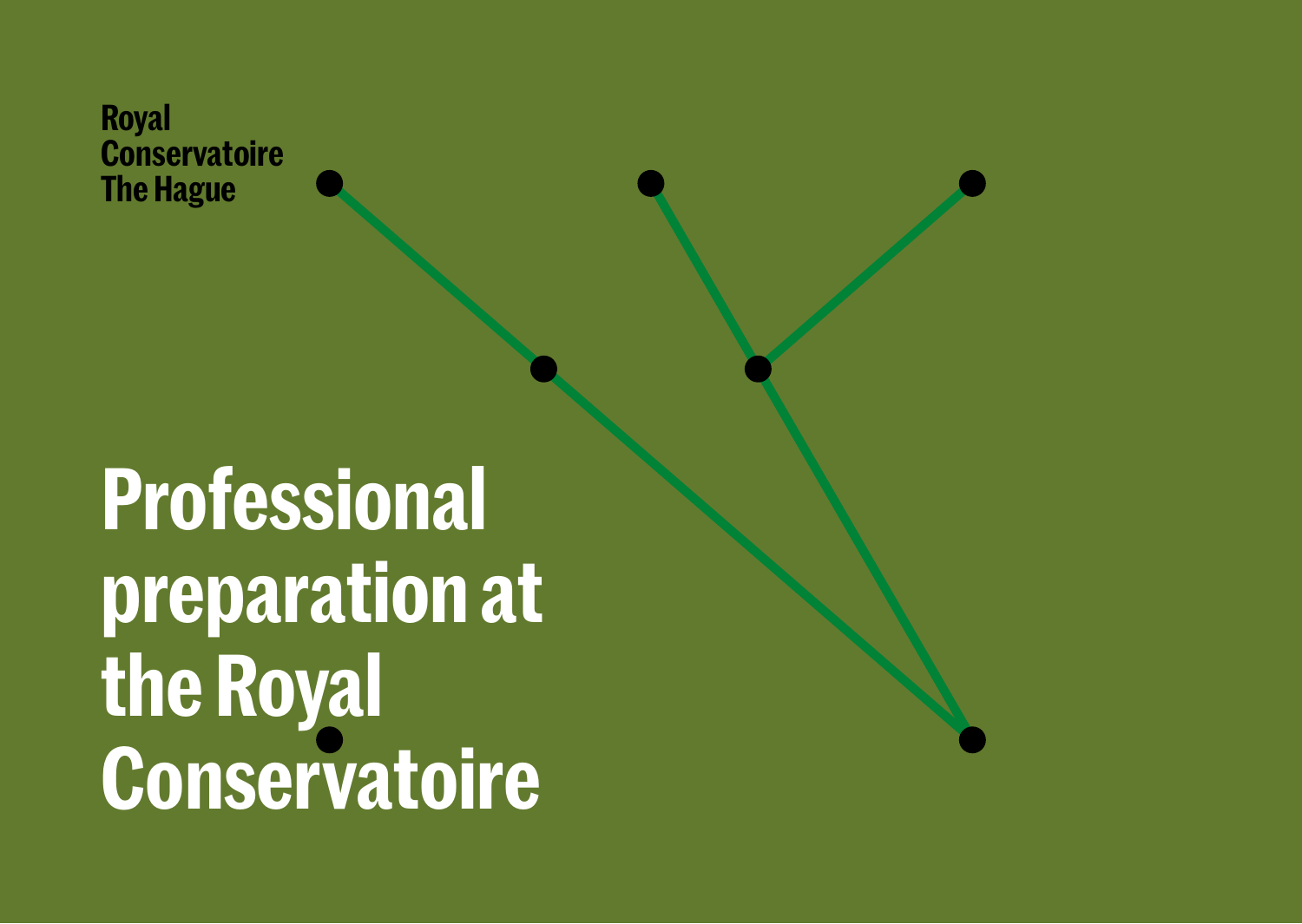# **Professional preparation at the Royal Conservatoire**

At the Royal Conservatoire we endeavour to prepare musicians and dancers as well as possible for their future professional career. In light of changes in professional practice and various recent developments (e.g. the corona crisis), preparation for professional practice, active collaboration with the profession and the development of entrepreneurial skills are more important than ever.

Students at our institution are prepared in various ways for the constantly changing national and international professional practice. One of the basic principles of our education is to train musicians and dancers to the highest possible artistic standard and so enable them to compete on the international labour market. Our students are guided in their artistic development by teachers who are themselves professional artists. We also understand how important it is for students to come into contact with professional situations during their studies through collaborations with professional partners. We attach great value to the development of entrepreneurship and professional skills, and continuously evaluate whether those elements are properly integrated into the curriculum. We also invite the students themselves to actively think about their future careers and to demonstrate their ability to function as 'reflective practitioners' in the profession.

In order to ensure that we match the demands of international professional practice, the results of our education are assessed against international standards by international examiners and through international visitations. We ensure that our teaching achieves the envisaged goals by inviting representatives of the profession to critically review our programmes and by gearing

the education to internationally recognised learning outcomes that have been drawn up in consultation with the profession and the European Association of Conservatoires (AEC). Findings from student evaluations and the regular discussions with our alumni are also incorporated in the development of the curricula. Attention is also devoted to societal issues, as demonstrated, for example, by the development of new electives devoted to diversity and social engagement: *Proactive Diversity* and *Freedom Sounds: jazz and social movement* .

#### **Bachelor of Music (performance departments)**

In the performance departments, since 2020 the development of professional skills has been embodied in Career Skills courses, which cover both 'soft' and 'hard' skills. These courses are incorporated in the curriculum in such a way as to provide an integrated and continuous learning trajectory from year one up to and including year four (B1-4). The Career Skills courses are *Start-Up!, Working Group Voice, Entrepreneurial Bootcamp, Meet the Professionals, The Business of Music, Audition Training, Making your own Performance* and *Preparation for Professional Practice*.



In addition, the Bachelor of Music curriculum includes a large number of practical courses in which students learn the skills they need to succeed in a mixed professional practice. This component of the curriculum embraces a wide range of courses, including *Educational Skills, Critical Music Studies, Chamber Music, Stage Skills* and *Training Orchestral Parts*. These courses are supplemented by projects in cooperation with professional partners such as *Side by Side*, an annual project in which students rehearse and perform a concert programme alongside the professionals of the Orchestra of the 18th Century.

[See the overview of Career Skills and professional preparation](#page-5-0) [courses in the Bachelor of Music](#page-5-0)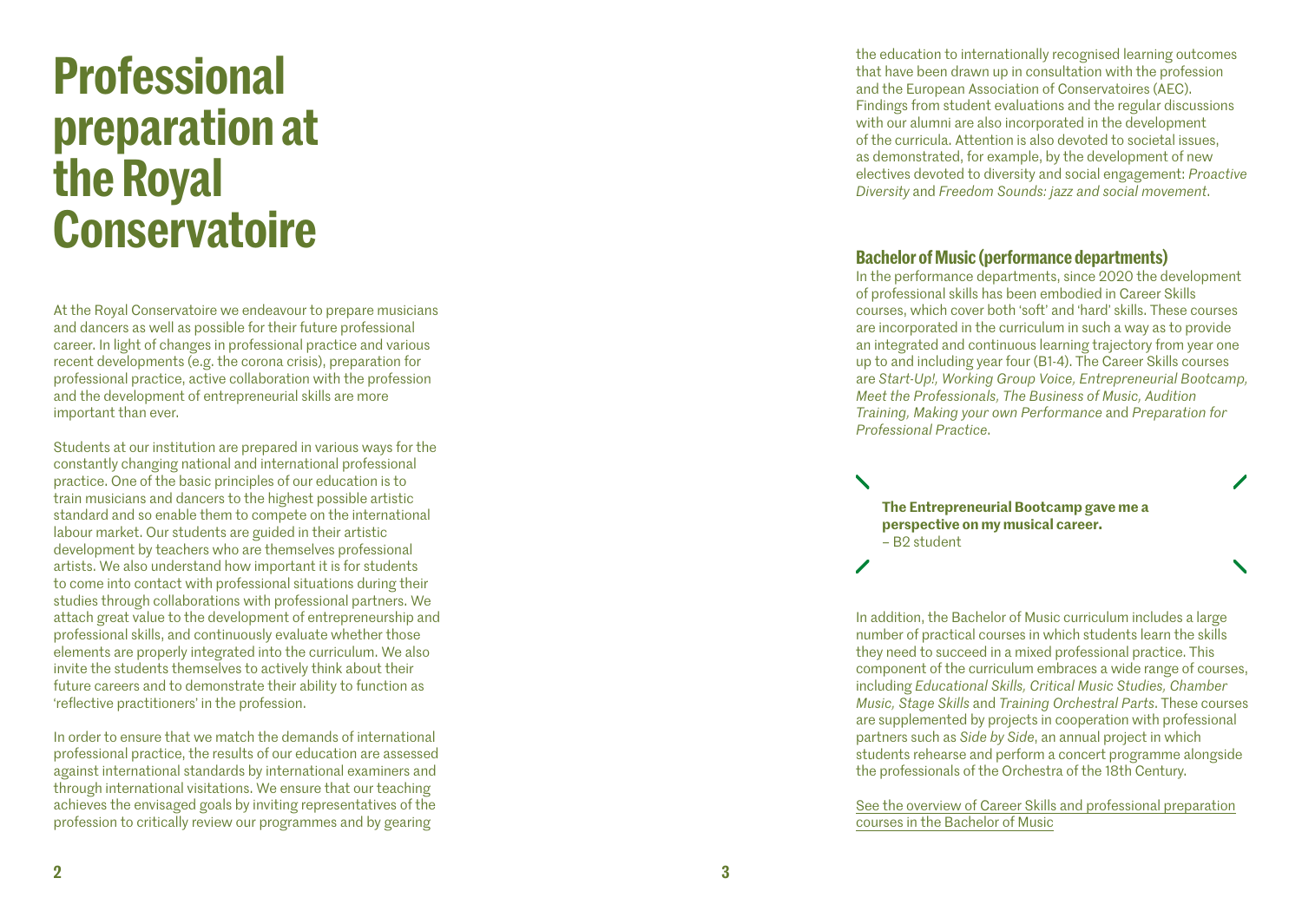#### **Bachelor of Dance**

 $\overline{\phantom{0}}$ 

◢

**The Young Talent Project is an entrée to the real dance world.** – B4 student

 $\overline{\mathscr{S}}$ 

╲

There is close collaboration between the Bachelor of Dance programme and the leading Dutch companies such as the Nationale Ballet, Introdans, Scapino Ballet Rotterdam, and in particular the Nederlands Dans Theater (NDT). Every year, the programme organises the Young Talent Project in association with the NDT. The Bachelor of Dance curriculum also includes courses devoted to professional preparation, including *Study & Career Planning* (a course in which students develop their capacity for self-study and self-reflection, learn how to write a CV, make a video for an audition and learn the intricacies of contracts), *Creating a Solo* (to enhance their ability to use and develop their artistic and creative competencies, reflective powers and research skills) and *Health & Well-being*  (a course which covers various elements intended to prepare the student physically and mentally for a professional career). Students in the final year do a practical internship, for example with a professional company or the Royal Conservatoire Dance Ensemble or through participation in an external professional dance project.

#### **Bachelor of Music in Education**

The clear thread running through the Music in Education programme is the intensive practical internship, through which the students gain realistic and hands-on practical experience. Through orientation visits and internships, students come into contact with the various target groups, from primary and secondary schools to the work terrain outside the field of education. In the fourth year, students choose a domain for their internship. They are strongly encouraged to work together and to show initiative. For example, the students organise the annual cultural trip themselves. Through the *Entrepreneurship* course and the various projects, they are introduced to the commercial, creative and organisational aspects of cultural and independent entrepreneurship.

#### **Master of Music**

Our Master curriculum builds on the Bachelor curriculum: while we *prepare* Bachelor students for professional practice, our aim is to enable Master students to *integrate into* the professional practice. In this way, the Master students already gain a foothold in the profession during their studies. This integration is achieved in two ways:

- 1. Professional integration in the form of a Master Project, which is designed to promote self-reflection and entrepreneurship in relation to the students' artistic development.
- 2. Professional integration by means of integrated Master programmes in association with professional partners.

#### **1. Professional integration in the form of a Master Project**

The Master of Music curriculum encompasses three domains: Artistic Development, Research and Professional Integration. In addition to advancing their personal artistic development (in the instrumental/vocal lessons) and conducting research under the guidance of a research supervisor, students also work with a professional integration coach in pursuing professional activities. The vehicle for this is a Master Project, in which students are given the opportunity to create their own project that combines artistic development, research and professional integration activities. This is our way of giving students the opportunity to experiment in the process of developing of a personal professional practice during their studies. Accordingly, the students can immediately apply the skills and ideas they have acquired, and carry out any projects or collaborations they have put together as soon as they graduate.

[See the overview of the courses on preparation for professional](#page-7-0)  [practice in the Master of Music](#page-7-0)

#### **2. Professional integration through integrated Master programmes in association with professional partners**

We offer a number of unique Master programmes that have been designed in consultation with professional partners. In these programmes, teaching and practice are intertwined to give students a realistic impression of the profession and thus give them the best possible preparation for the reality of the professional practice. This process usually leads to the creation of new ensembles and enables our students to provide an impulse for professional partners.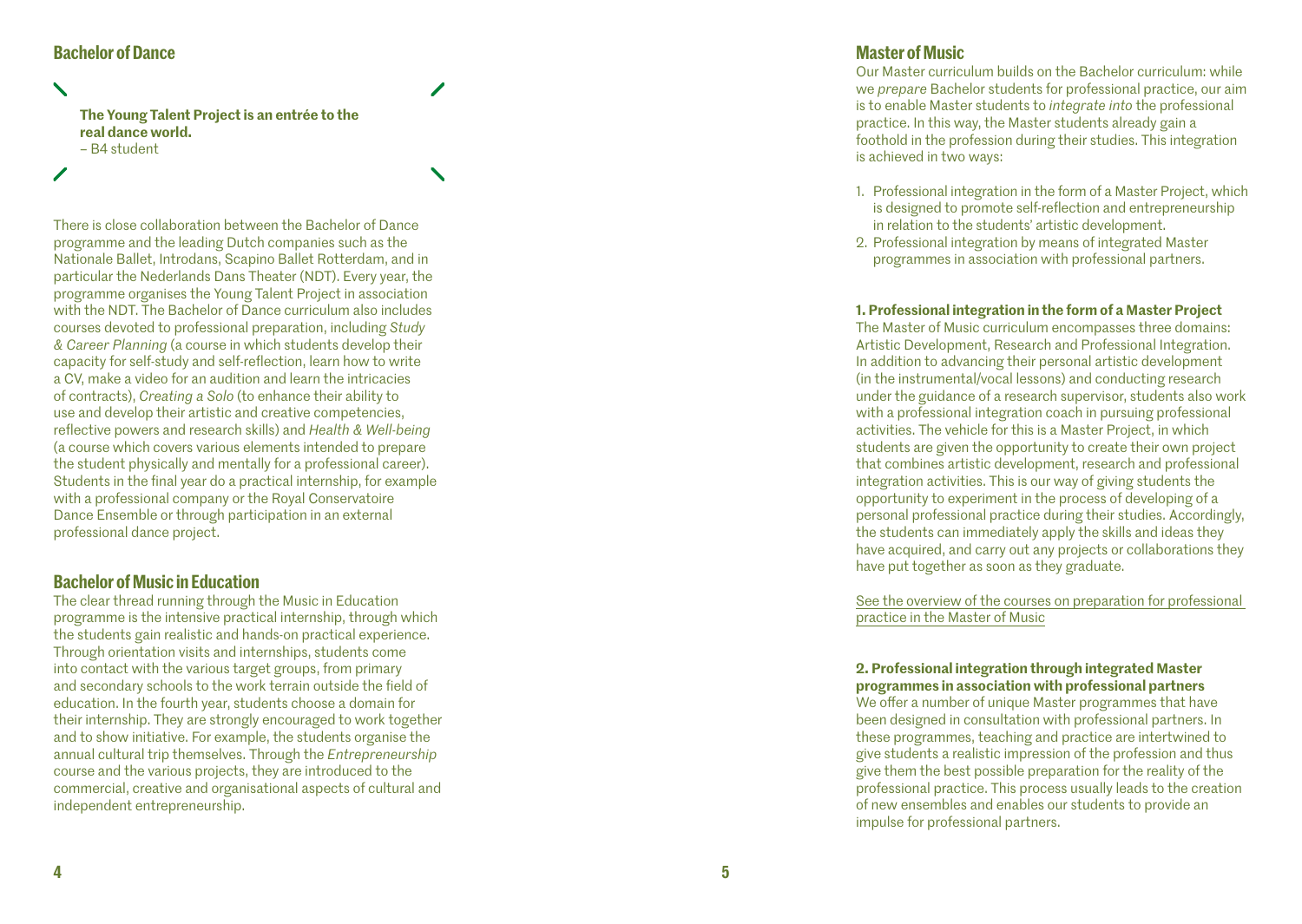An overview of the exclusive Master programmes with our professional partners:

| <b>Master programme</b>                                                               | <b>Professional partner(s)</b>                                                                                                                                                                                                                                                                                                                                                                                                                  |  |  |
|---------------------------------------------------------------------------------------|-------------------------------------------------------------------------------------------------------------------------------------------------------------------------------------------------------------------------------------------------------------------------------------------------------------------------------------------------------------------------------------------------------------------------------------------------|--|--|
| <b>Master Specialisation</b><br><b>Classical Music:</b><br>Orchestra Master           | <b>Residentie Orkest</b>                                                                                                                                                                                                                                                                                                                                                                                                                        |  |  |
| <b>Master Specialisation</b><br><b>Classical Music:</b><br>Ensemble Academy           | Various professional Dutch ensembles and concert<br>venues (Asko Schönberg, New European Ensemble,<br>Muziekgebouw aan 't IJ in Amsterdam, Korzo Theater in<br>The Hague)                                                                                                                                                                                                                                                                       |  |  |
| <b>Master Specialisation</b><br><b>Classical Music:</b><br><b>Ensemble Percussion</b> | Slagwerk Den Haag                                                                                                                                                                                                                                                                                                                                                                                                                               |  |  |
| <b>National Master</b><br><b>Orchestral Conducting</b><br>(NMO)                       | Various Dutch symphony orchestras and the<br>Conservatorium van Amsterdam                                                                                                                                                                                                                                                                                                                                                                       |  |  |
| <b>Master Ensemble</b><br>Singing                                                     | Netherlands Chamber Choir, including NKK NXT                                                                                                                                                                                                                                                                                                                                                                                                    |  |  |
| <b>ECMAster</b>                                                                       | European Chamber Music Academy (ECMA),<br>Conservatoire National Supérieur de Musique et<br>de Danse de Paris; Fondazione Scuola di Musica di<br>Fiesole Onlus (Fiesole, Italy); Lietuvos Muzikos ir Teatro<br>Akademija, Vilnius; Norges musikkhøgskole, Oslo; Royal<br>Northern College of Music, Manchester; Universität für<br>Musik und darstellende Kunst, Vienna; Festival Pablo<br>Casals de Prades, Ghent Festival, Grafenegg Festival |  |  |
| <b>Master Early Music</b>                                                             | Regular joint projects with the Orchestra of the 18th<br>Century and Holland Baroque                                                                                                                                                                                                                                                                                                                                                            |  |  |
| New Audiences and<br><b>Innovative Practice</b><br>(NAIP)                             | Companies, institutions, social partners and venues                                                                                                                                                                                                                                                                                                                                                                                             |  |  |
| <b>Dutch National Opera</b><br>Academy (DNOA)                                         | The Netherlands Opera and Conservatorium van<br>Amsterdam                                                                                                                                                                                                                                                                                                                                                                                       |  |  |
| <b>Instrumental and Vocal</b><br>Learning & Teaching                                  | Various partners in the field of education and the<br>University of Music and Performing Arts, Graz (Austria)                                                                                                                                                                                                                                                                                                                                   |  |  |

| <b>Music Education</b>                   | Various partners in the field of education, Cathedral Choir                                                              |
|------------------------------------------|--------------------------------------------------------------------------------------------------------------------------|
| according to the Kodály                  | School in Utrecht, Liszt Academy in Budapest and the                                                                     |
| concept                                  | Kodály Institute in Kecskemét (Hungary)                                                                                  |
| <b>Audio Communication</b><br>& Sonology | Audio Communication & Sonology is a double degree<br>programme in association with the Technische<br>Universität Berlin. |

#### **Professional preparation in the creative departments (Composition)**

The Composition department focuses on developing the students' creativity and versatility, encouraging them to carry out research and helping them to discover their own identity as composers. Through project-oriented education, students develop their own contemporary music practice while collaborating with instrumentalists and singers in performances of their work. This is done mainly in association with musical theatre workshops, art academies and various music ensembles and venues such as the New European Ensemble, Ensemble Klang, Kluster5, Slagwerk Den Haag, Gaudeamus and Korzo. The [One Minute Symphony](https://residentieorkest.nl/talentontwikkeling) in association with the Residentie Orkest is just one of the many examples of projects for the Composition students. During these projects, the students are also confronted with aspects such as production, publicity and rehearsals with musicians and are working in a professional environment.

The commercial aspects of professional practice are highlighted in the annual Donemus Academy. In association with the publisher Donemus and various experts from the profession, the participants explore subjects such as dealing with publishers, clients, lyricists and ensembles, as well as legal issues such as copyright issues. In *Educational Skills for Creative Artists*, bachelor students are introduced to new learning environments before going on to develop their own workshops and educational projects and manage creative activities. *Proactive Diversity* is a new course that focuses on learning to engage in discussion of diversity, acquiring communication skills and finding creative solutions as a composer. Students actively help to organise the Spring Festival, an annual event devoted to the latest works by the Composition students, by arranging musicians and taking care of the production, programming and marketing, making this annual event a perfect preparation for professional practice.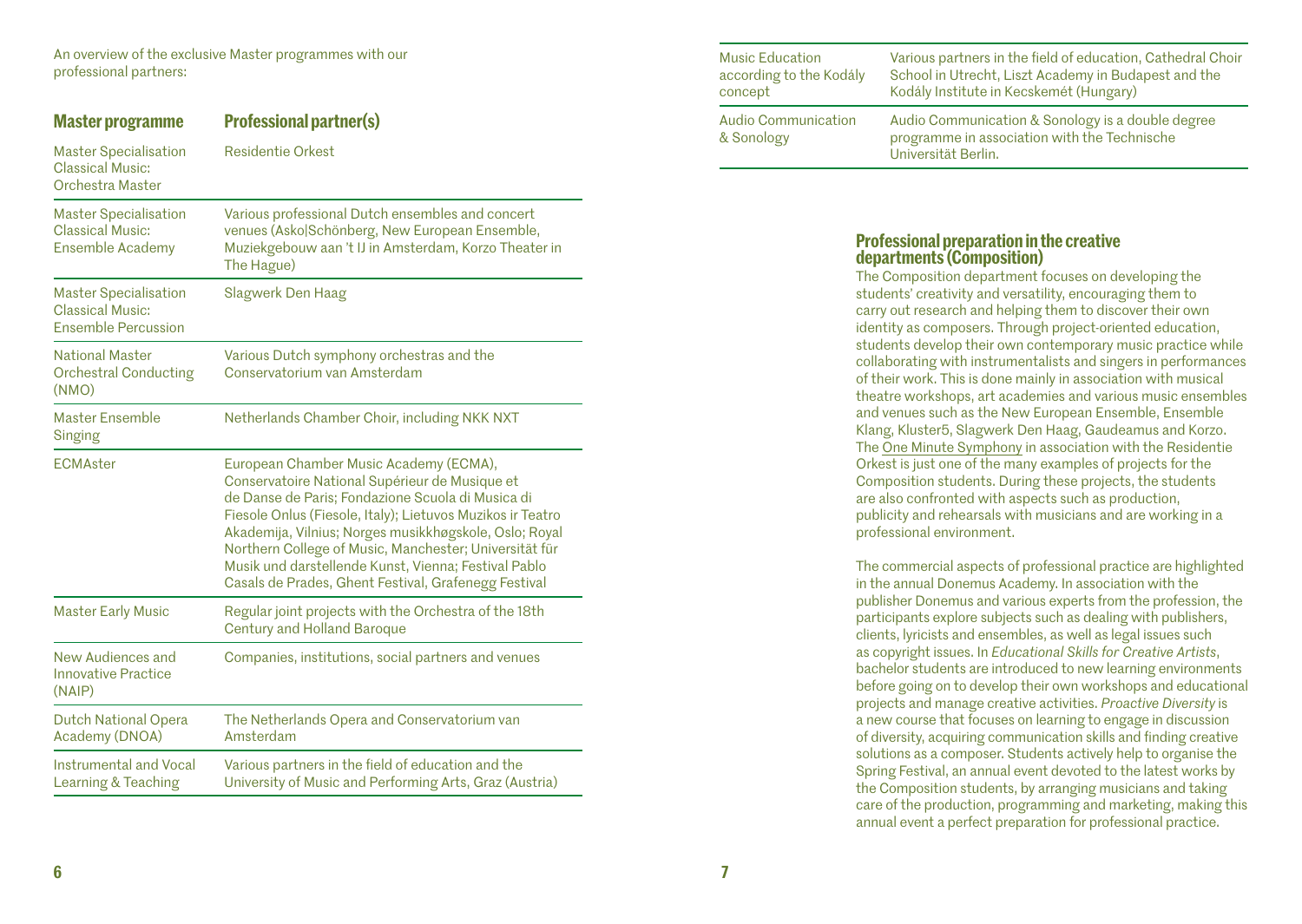#### **Professional preparation in the creative departments (Sonology)**

The Royal Conservatoire's Institute of Sonology has an extensive network of professional partners, including the Groupe de Recherches Musicales (GRM) in Paris, the Dutch Music Institute (NMI), the Studio for Electro-Instrumental Music (STEIM) in Amsterdam, Studio LOOS in The Hague, the Technische Universität Berlin, the Herz-Labor van het Zentrum für Kunst und Medien (ZKM) in Karlsruhe, the Willem Twee Studios in Den Bosch, the V2\_Lab for the Unstable Media in Rotterdam and The Game of Life in The Hague (see also [sonology.org/links-connected-institutions](http://www.sonology.org/links-connected-institutions)). Students regularly attend and participate in workshops, give concerts and present papers at festivals hosted by these partners.

The Bachelor of Music in Sonology offers a unique combination of courses covering both the technical and artistic aspects of electroacoustic music and its varied applications. In addition, students discover new learning environments in the reshaped *Educational Skills for Creative Artists* course, and then go on to develop their own unique workshops and educational projects and manage creative. In the third year, students can do an intensive internship and gain experience and establish important contacts in the professional community. Internships are offered by ARTEk, New Emergences, Soundtrackcity, Studio LOOS, V2, WORM and Willem Twee.

In the Master of Sonology, students carry out a personal research project with a theoretical and a practical component. The project is documented in a thesis and the artistic results are presented at a public festival organised by the students themselves. Academic skills are very useful skills for future professionals, who will regularly participate in conferences such as the International Computer Music Conference (ICMC), the New Instruments for Musical Expression (NIME) conference and the Sound and Music Computing (SMC) conference. Commercial aspects of a professional career are discussed in the *Overview Own Project* course, with topics such as drafting business proposals, schedules, budgets, funding requests, planning projects, and the importance of creating your own visible profile on the internet.

Sonology alumni work as composers, performance artists, sound designers, computer programmers, sound engineers and teachers, or combinations of these disciplines (see [sonology.org/bachelors-alumni](http://www.sonology.org/bachelors-alumni) and

[sonology.org/masters-alumni\)](http://www.sonology.org/masters-alumni). A relatively large number of students choose to go on to study for a PhD after completing the Master programme.

**Even though Sonology is experimental by nature, it also taught me the technical and artistic tools to survive in a commercial world.** – Sonology Alumnus

**Alumni Community**

 $\overline{\phantom{0}}$ 

 $\overline{\mathscr{S}}$ 

After graduation, students can sign up to the Alumni Community, a network that keeps the Conservatoire's alumni in touch with one another as well as organising events. The Alumni Community has an online international directory and an interactive job board. Our alumni are also actively involved in the education, for example teaching in the Career Skills courses *Start-Up!*, *Meet the Professionals* and *Preparation for Professional Practice* in the Bachelor of Music in Education programme. In the Master of Music programme, the professional integration coaches who supervise students in professional activities are usually alumni.

#### **Amare**

The Royal Conservatoire's vision of the importance of actively collaborating with the professional community and stimulating entrepreneurship in students – in addition to providing top-class artistic education – will reach a new level of intensity in 2021 with the move to the Amare complex in the city centre of The Hague. Our neighbours in Amare will be the Residentie Orkest and Nederlands Dans Theater. The move will create new and unique opportunities for intensive cooperation, for example through joint productions and programmes, interdisciplinary courses, educational outreach projects and internships. From the new location we will also be able to expand our social and cultural network. This will create further opportunities for students to become actively involved in society and thus enhance their entrepreneurial skills.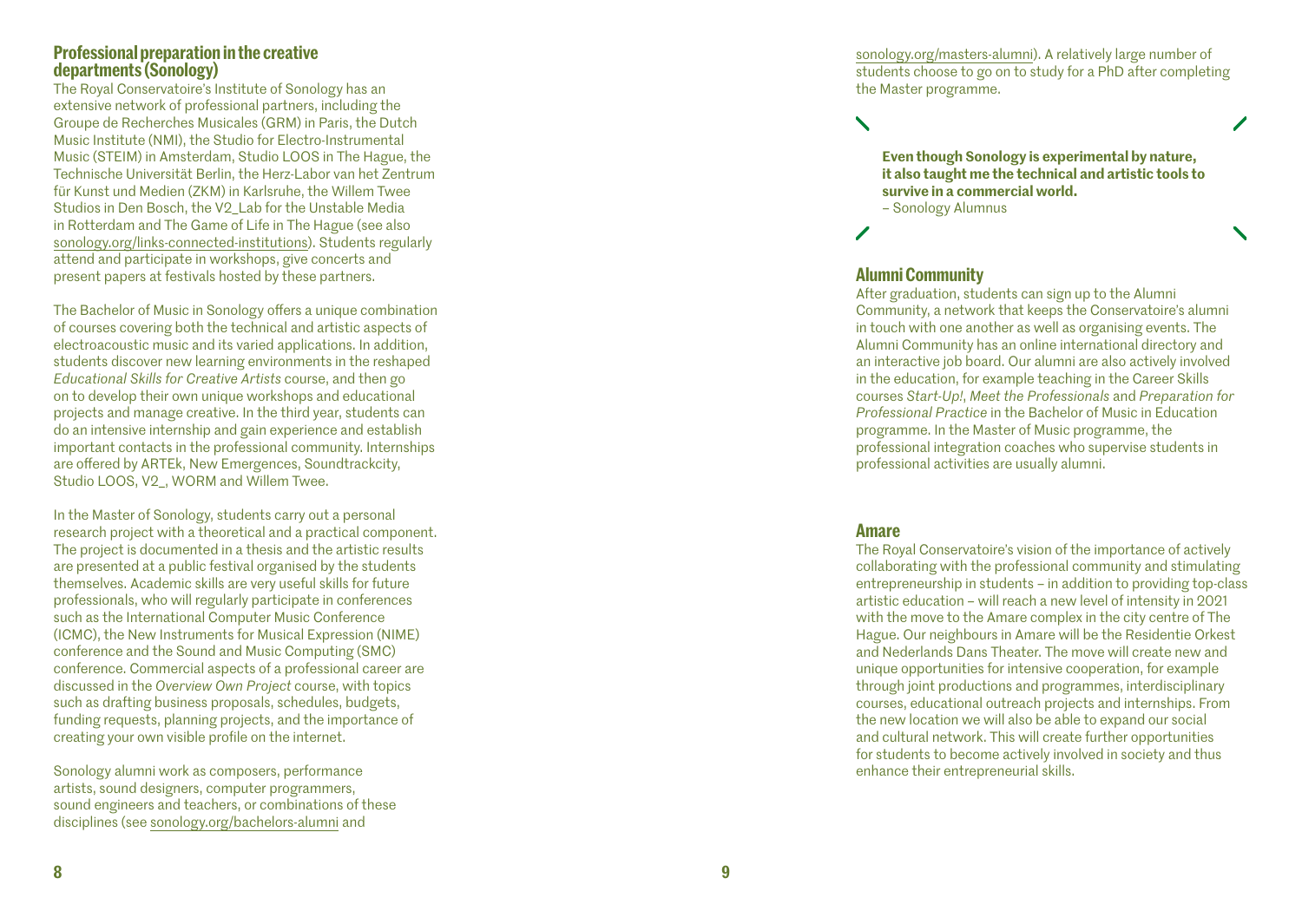An overview of courses relating to preparation for professional practice in the Bachelor of Music.

## <span id="page-5-0"></span>**Bachelor of Music**

#### **Career Skills courses:**

| <b>Course</b>                               | <b>Content</b>                                                                                                                                                                                                                                                                                                                                      | <b>Departments</b>                             |
|---------------------------------------------|-----------------------------------------------------------------------------------------------------------------------------------------------------------------------------------------------------------------------------------------------------------------------------------------------------------------------------------------------------|------------------------------------------------|
| Start-Up!                                   | Introduction week with opportunities to<br>network and meet alumni.                                                                                                                                                                                                                                                                                 | All<br>departments                             |
| <b>Working Group</b><br>Voice               | Lessons with a focus on peer learning and<br>peer feedback. The course also covers the<br>development of a professional attitude and<br>a range of strategies.                                                                                                                                                                                      | <b>Vocal Studies</b>                           |
| Entrepreneurial<br>Bootcamp                 | An intensive week of studies outside the<br>Conservatoire, during which second-year<br>students are asked to develop a project for<br>a new audience and often at an unexpected<br>location in the heart of the community. This<br>course is derived from the European project<br>Reflective Entrepreneurial Music Education<br>Worldclass (RENEW). | All performing<br>departments                  |
| Meet the<br>Professionals                   | Students discuss subjects such as<br>reputation management, networking and<br>business development with alumni.                                                                                                                                                                                                                                     | <b>Classical Music</b>                         |
| The Business of<br><b>Music</b>             | Lessons covering subjects such as<br>entrepreneurship, organisational matters<br>and practical issues such as contracts, tax<br>and how to start your own company.                                                                                                                                                                                  | <b>Vocal Studies</b>                           |
| Making<br>your own<br>Performance           | Students work together to create a small<br>staged performance, based on their own<br>concept. This includes writing a script,<br>developing ideas about set and costumes<br>and choosing their own repertoire.                                                                                                                                     | <b>Vocal Studies</b>                           |
| Preparation for<br>Professional<br>Practice | A course for fourth-year students in which<br>entrepreneurial and organisational aspects<br>of a musician's career are discussed and<br>explained by guests from the profession.<br>The Vocal Studies department also devotes<br>specific attention to Audition Training.                                                                           | All performing<br>departments,<br>Art of Sound |

#### **Other professional preparation courses:**

| <b>Course</b>                                        | <b>Content</b>                                                                                                                                                                                                                                                                                                                                                                                                                                                                                                                                         | <b>Departments</b>            |
|------------------------------------------------------|--------------------------------------------------------------------------------------------------------------------------------------------------------------------------------------------------------------------------------------------------------------------------------------------------------------------------------------------------------------------------------------------------------------------------------------------------------------------------------------------------------------------------------------------------------|-------------------------------|
| <b>Tutoring</b>                                      | Students in the Bachelor programme<br>are assigned a tutor who helps them to<br>reflect on their studies. In order to become<br>independent reflective practitioners, and<br>capable of operating independently in a<br>constantly changing professional practice,<br>students need self-regulation skills and<br>habits. The tutor can offer several tools to<br>develop these skills, based on students'<br>individual needs and preferences.                                                                                                        | All<br>departments            |
| Career<br>Development<br>Office                      | The Career Development Office (CDO)<br>occupies a key position in the Conservatoire<br>by assisting students to find possibilities<br>for concerts and other projects outside the<br>institute, Bachelor and Master students<br>can earn credits for professional activities<br>organised outside the Conservatoire via the<br>CDO. This unique approach encourages the<br>students to take personal responsibility for<br>finding and creating their own professional<br>opportunities. Students are also expected<br>to reflect on these activities. | All<br>departments            |
| Educational<br><b>Skills</b>                         | Every student who sings or plays an<br>instrument follows courses devoted to the<br>practice of teaching. In the third year, the<br>students do an internship in which they<br>teach an individual pupil. Students who<br>wish to further master the skills of a music<br>teacher can follow the Minor Education.                                                                                                                                                                                                                                      | All performing<br>departments |
| Educational<br>Skills for<br><b>Creative Artists</b> | In this course, students of Composition<br>and Sonology discover new learning<br>environments and then develop their own<br>unique workshops and educational projects<br>and manage creative activities.                                                                                                                                                                                                                                                                                                                                               | Composition<br>and Sonology   |
| <b>Training</b><br>Orchestral<br>Parts               | The course teaches students who play an<br>orchestral instrument all about playing in<br>an orchestra. Trial auditions, an important<br>element in preparing students for playing<br>in a professional orchestra or an ensemble,<br>are also organised.                                                                                                                                                                                                                                                                                                | <b>Classical Music</b>        |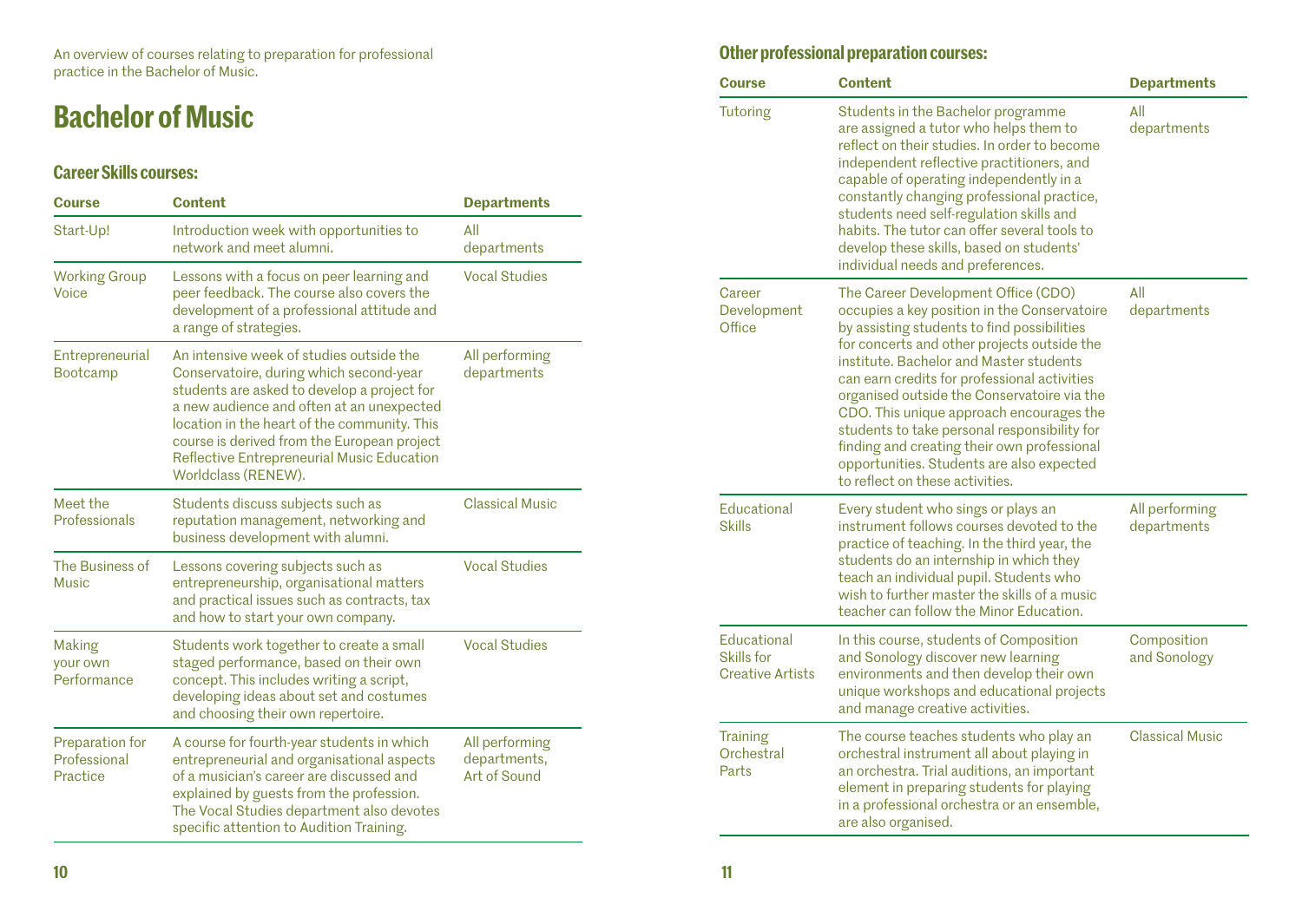| <b>Chamber Music</b><br>/ Orchestral<br>Projects /<br>Authentic<br><b>String Quartet</b><br>/ Viol Consort<br>/ Recorder<br>Consort / Wind | Ensemble playing is a central component<br>of the curricula of the Classical Music, Early<br>Music and Jazz departments. In orchestras,<br>ensembles and combos - where possible<br>assembled and organised by the students<br>themselves - students work on more than<br>just playing music. The course also covers<br>aspects such as teamwork, a project-based                                                                                                                      | <b>Classical Music</b><br>/ Early Music /<br>Jazz | Composition<br>projects               | A large part of the education in the<br>Composition department is based<br>on projects. The students are given<br>assignments to compose works for a<br>specific professional, and often social,<br>context. An example is the exceptional One<br>Minute Symphony initiative in association<br>with the Residentie Orkest.                                                              | Composition                                       |
|--------------------------------------------------------------------------------------------------------------------------------------------|----------------------------------------------------------------------------------------------------------------------------------------------------------------------------------------------------------------------------------------------------------------------------------------------------------------------------------------------------------------------------------------------------------------------------------------------------------------------------------------|---------------------------------------------------|---------------------------------------|-----------------------------------------------------------------------------------------------------------------------------------------------------------------------------------------------------------------------------------------------------------------------------------------------------------------------------------------------------------------------------------------|---------------------------------------------------|
| Ensemble /<br>approach, organisation and acquiring<br><b>Jazz Ensemble</b><br>intercultural skills.<br>/BASSbook/<br><b>BRASSbook</b>      |                                                                                                                                                                                                                                                                                                                                                                                                                                                                                        |                                                   | Internship                            | A practical internship is an important<br>component of the Bachelor programme in<br>some departments.                                                                                                                                                                                                                                                                                   | Art of Sound,<br>Theory<br>of Music,<br>Sonology, |
| Sound<br>Engineering                                                                                                                       | Sonology students receive regular<br>instruction in the course of organising the                                                                                                                                                                                                                                                                                                                                                                                                       | Sonology                                          |                                       |                                                                                                                                                                                                                                                                                                                                                                                         | Music in<br>Education                             |
| in Electronic<br>Music                                                                                                                     | technical aspects and logistics for five<br>public concerts of electronic music that are<br>given in the Conservatoire during the school<br>year. Operating as a team, the knowledge<br>the students acquire greatly enhances<br>their professional opportunities and is<br>not confined to particular genres. The<br>final presentations take place every year<br>in the form of a four-day mini-festival, for<br>which the students also handle the sound<br>engineering themselves. |                                                   | <b>Electives and</b><br><b>Minors</b> | All Bachelor students have the chance to<br>shape their own education by selecting<br>courses from a range of electives and<br>minors. In addition to our own selection of<br>courses, students can also choose elective<br>courses offered by Leiden University and<br>Codarts. The range of electives includes<br>modules on production, entrepreneurship<br>and cultural management. | All<br>departments                                |
| <b>Technical skills</b>                                                                                                                    | Sonology students follow a relatively<br>large number of technical courses during<br>their studies. They learn various computer<br>languages, basic electronics, the physics<br>of sound, studio technology, etc. These<br>subjects are taught within an artistic<br>context. The knowledge they acquire<br>significantly improves their professional<br>prospects within the creative industry.                                                                                       | Sonology                                          |                                       |                                                                                                                                                                                                                                                                                                                                                                                         |                                                   |
| Exchange<br>Workshops                                                                                                                      | Exchange Workshops represent an<br>excellent opportunity to meet other<br>students and to initiate collaborative<br>projects. The workshops are followed by<br>public presentations, which are jointly<br>organised by the students.                                                                                                                                                                                                                                                   | Sonology,<br>Composition &<br>ArtScience          |                                       |                                                                                                                                                                                                                                                                                                                                                                                         |                                                   |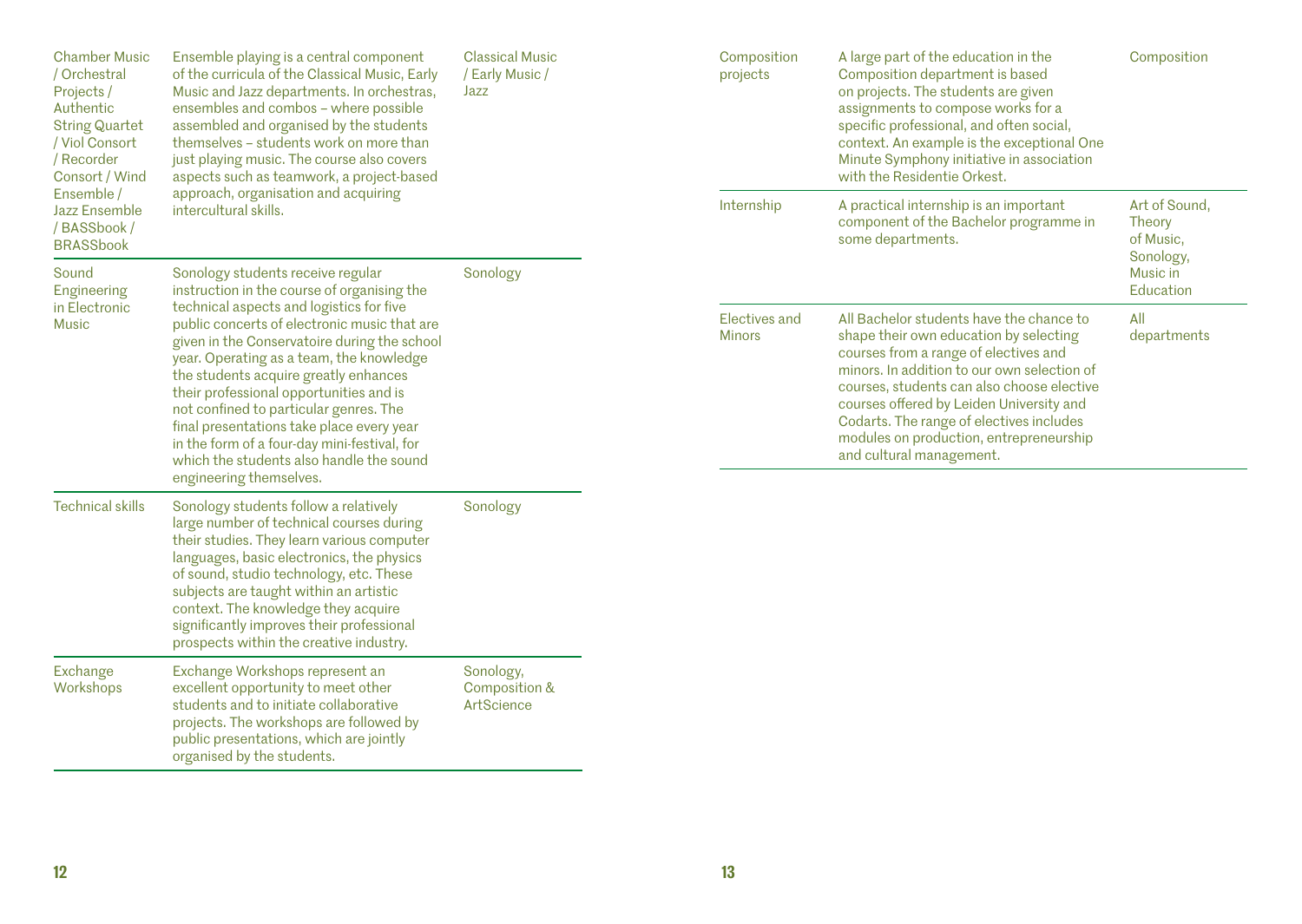An overview of courses relating to preparation for professional practice in the Master of Music:

### <span id="page-7-0"></span>**Master of Music**

| <b>Course</b>                              | <b>Content</b>                                                                                                                                                                                                                                                                                                                                                                                                                                                      |
|--------------------------------------------|---------------------------------------------------------------------------------------------------------------------------------------------------------------------------------------------------------------------------------------------------------------------------------------------------------------------------------------------------------------------------------------------------------------------------------------------------------------------|
| Introduction to<br>Research in the<br>Arts | Research plays a crucial role in the Master programmes at the<br>Conservatoire. Students follow up the tutoring in the Bachelor<br>programme by further developing their abilities as 'reflective<br>practitioners' who are able to operate independently in a<br>constantly changing professional practice.                                                                                                                                                        |
| Individual<br>Research<br>Trajectory       | Under the supervision of a research supervisor, students carry<br>out (artistic) research that is linked to the overarching Master<br>Project.                                                                                                                                                                                                                                                                                                                      |
| Introduction<br>to Project<br>Management   | A module originally developed in the Master programme<br>'New Audiences and Innovative Practice' (NAIP) covering<br>commercial skills and the development of personal<br>professional integration activities that can be linked to the<br>Master Project.                                                                                                                                                                                                           |
| Professional<br>Integration<br>Trajectory  | For two years students are supervised by an external<br>'professional integration coach' (usually an expert from the<br>profession) who helps them, individually or in small groups, to<br>pursue their professional ambitions by organising their own<br>professional integration activities.                                                                                                                                                                      |
| Master Circle                              | Master Circles are divided by research area and occupy a<br>central position in the Master Project. The circles encourage<br>peer learning with students from both the first and the second<br>year. Under the leadership of a master circle leader, students<br>can share experiences, ask questions and discuss solutions in<br>relation to their progress with the Master Project. There is also<br>room for discussion and students give (trial) presentations. |

| Career<br>Development<br>Office                                                                                                                                                                                    | The Career Development Office (CDO) occupies a key position<br>in the Conservatoire by assisting students to find possibilities<br>for concerts and other projects outside the institute. Bachelor<br>and Master students can earn credits for professional activities<br>organised outside the Conservatoire via the CDO. This unique<br>arrangement encourages the students to take personal<br>responsibility for finding and creating their own professional<br>opportunities. Students are also expected to reflect on these<br>professional activities.  |
|--------------------------------------------------------------------------------------------------------------------------------------------------------------------------------------------------------------------|----------------------------------------------------------------------------------------------------------------------------------------------------------------------------------------------------------------------------------------------------------------------------------------------------------------------------------------------------------------------------------------------------------------------------------------------------------------------------------------------------------------------------------------------------------------|
| <b>Training</b><br>Orchestral<br>Parts                                                                                                                                                                             | This course teaches students who play an orchestral<br>instrument all there is to know about playing in an orchestra.<br>Trial auditions, which are an important element in the<br>preparation for playing in a professional orchestra or ensemble,<br>are also organised.                                                                                                                                                                                                                                                                                     |
| <b>Chamber Music</b><br>/ Orchestral<br>Projects /<br>Authentic<br><b>String Quartet</b><br>/ Viol Consort<br>/ Recorder<br>Consort / Wind<br>Ensemble /<br><b>Jazz Ensemble</b><br>/BASSbook/<br><b>BRASSbook</b> | Ensemble playing is a central component of the curricula<br>of the Classical Music, Early Music and Jazz departments.<br>In orchestras, ensembles and combos - where possible<br>assembled and organised by the students themselves -<br>students work on more than just playing music. The course<br>also covers aspects such as teamwork, project-based work,<br>organisation and acquiring intercultural skills.                                                                                                                                            |
| Sound<br>Engineering<br>in Electronic<br><b>Music</b><br>(Sonology)                                                                                                                                                | Sonology students receive regular instruction in the course<br>of organising the technical aspects and logistics for five<br>public concerts of electronic music that are given in the<br>Conservatoire during the school year. Operating as a team,<br>the knowledge the students acquire greatly enhances their<br>professional opportunities and is not confined to particular<br>genres. The final presentations take place every year in the<br>form of a four-day mini-festival, for which the students also<br>handle the sound engineering themselves. |